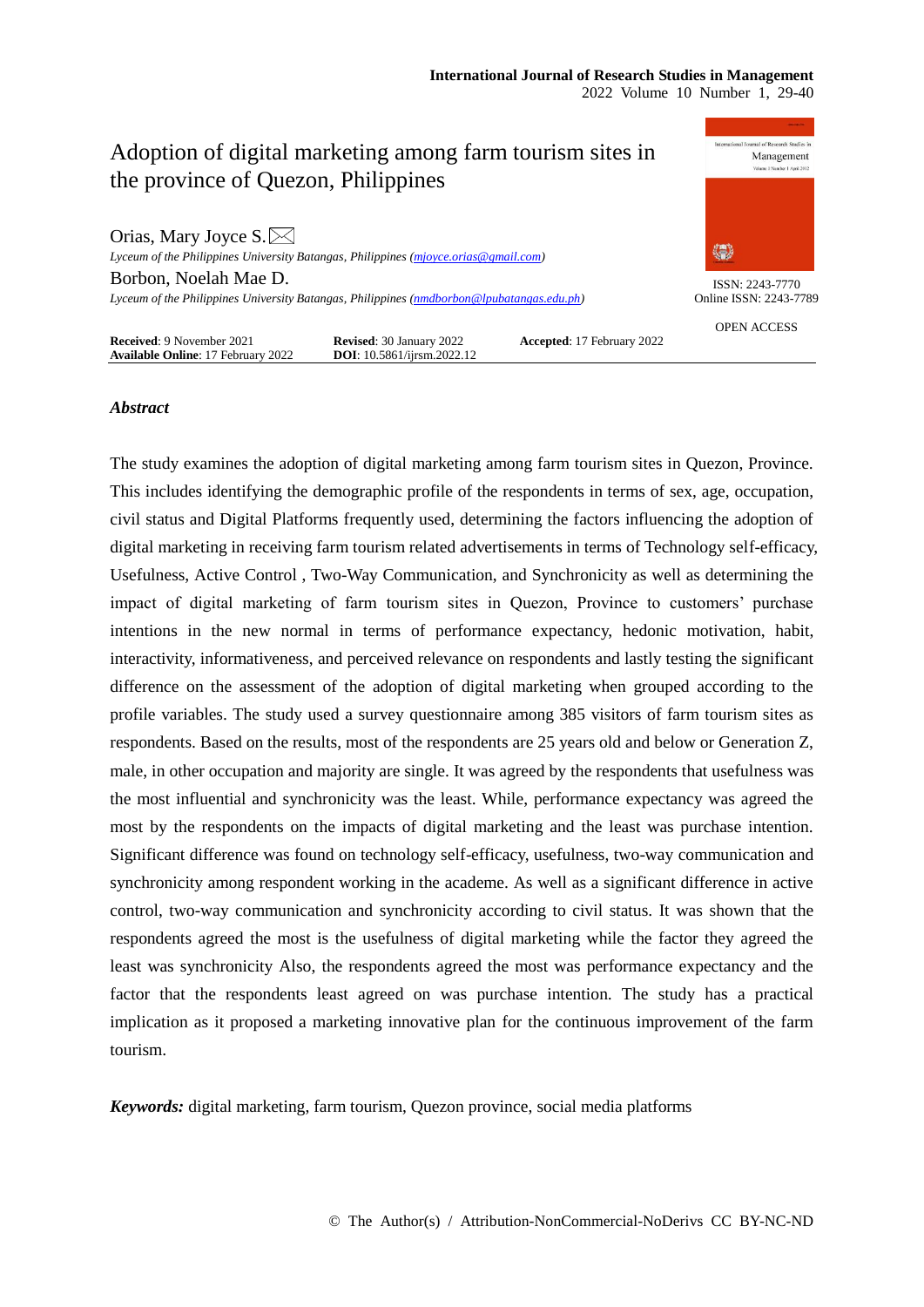# **Adoption of digital marketing among farm tourism sites in the province of Quezon, Philippines**

#### **1. Introduction**

Digital marketing provides a great opportunity for farm tourism sites to advertise their establishments as well as their rural community. Through the use of digital marketing, it can reach audiences online that creates curiosity to visit the area because it is not common from their place of origin. Furthermore, digital marketing is a form of marketing that is commonly used nowadays to promote products and services, as well as reach consumers through digital channels such as the internet, social media platforms, mobile applications and other technologies about digital communications. Yasmin et al. (2015) stated that digital marketing refers to marketers using electronic media to promote products and services to the consumers. Also, digital marketing's main objective is to attract customers and allowing them to interact with the companies through digital media. The usage of social media has become an important part of the lives of people all over the world. It allows companies to reach their marketing goals in a moderately low cost with the use of digital and social media marketing (Dwivedi et al., 2021).

The pandemic brought a lot of changes specially to the tourism industry. People stay indoors due to the current situation brought by the pandemic and people only go out for necessities. According to the recent study of Yeh (2021) the COVID-19 outbreak leads to some disputes among different countries. Which have a great impact on the tourism sector about safety and regulations. Furthermore, there's an increase of screen time among the general populace due to Covid. Companies began to pivot to a digital marketplace in order to survive. The introduction of digital technologies and its advancement has influenced the environment where companies operate. The adoption of hand-held devices and technological innovation have contributed to the change of customer behavior in terms of how they interact and decision making Dwivedi et al. (2021). A new approach is required in marketing's new normal post pandemic. Sophisticated customers were created by social media platforms that gave way to the development of new processes on searching information, selecting, purchasing and evaluating products and services (Ratnasingam et al., 2021).

The Department of Tourism along with the Food and Agriculture Organization (FAO) teams up in promoting farm tourism and helping the country's tourism industry recover from the effects of Covid-19 pandemic. The Food and Agriculture Organization is a United Nations agency that leads the efforts to achieve food security and fight global malnutrition and hunger. The partnership will launch a program that makes farm tourism in selected areas of the Philippines sustainable and adaptable according to DOT (2020). Agritourism is a system in the form of agricultural that combines the elements of tourism and farming to create a niche for farm products and services that provide travel experience. Other terms of agritourism are farm tourism, farm-based tourism, farm stays, vacation farms, rural tourism and agritourism (Choenkwan et al., 2016).

Quezon Province is in the CALABARZON Region with combined land area of 870,660 hectares. It considered as the largest land area in the region and sixth in the country. Some famous tourist destinations in the province are the Balesin Island in Palilio, Quezon, Villa Escudero in Tiaong, Kamay ni Hesus in Lucban and Mount Banahaw. Aside from the famous tourist destinations in Quezon, there are emerging new tourist destinations in the different municipalities which are farm tourism. According to the provincial tourism office of Quezon, there are seven (7) recognized farm tourism sites in Quezon Province namely, Samkara Restaurant and Garden Resort, Batis Aramin Resort and Hotel, Villa Elma and Linang ni LK located in the municipality of Lucban. Cortijo De Palsabangon in Pagbilao. Oyayi Farm and Resort in Sariaya and Yumi's Farm located in Tayabas City.

Prior to increasing research and literature discussing digital marketing, the study focuses on the adoption of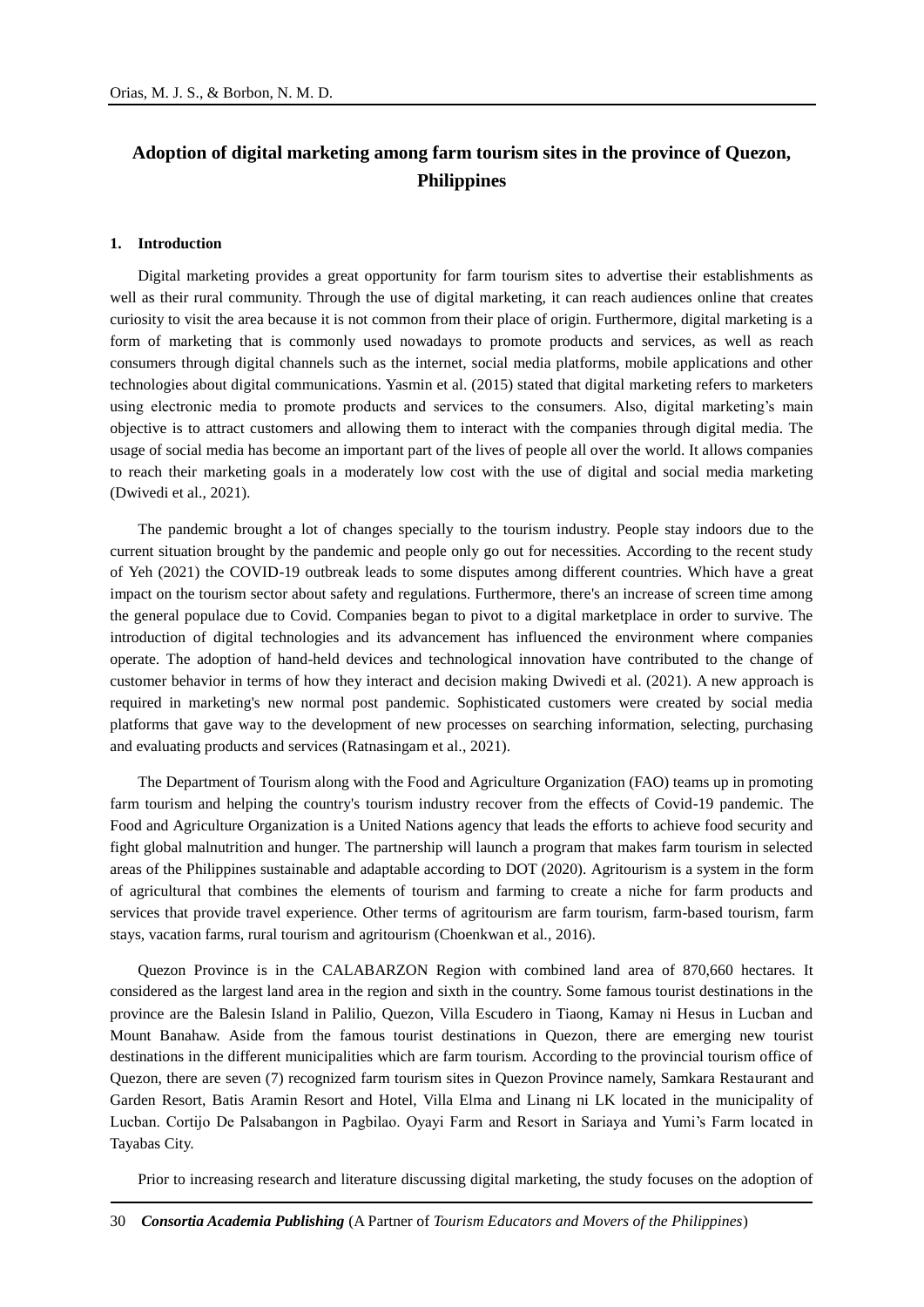digital marketing in the new normal. Therefore, with the increasing trend on digital marketing and the emerging popularity of farm tourism in Quezon, Province. The researcher analyzed the adoption of digital marketing of the farm tourism sites in Quezon, Province. Whether the existing digital marketing practices of the farm tourism sites were effective based on the current situation. As well as understand what the current perception of the respondents toward digital marketing and its effectiveness were. This study serves as a reference to further improve the tourism marketing of the farm tourism sites and other tourist destinations and the identify social media platforms' effectiveness of as a marketing tool. The researcher believes that conducting this study will provide the possible recommendation with the use of digital marketing in promoting the farm tourism sites in Quezon, Province. As well as there is no prior research conducted regarding digital marketing of farm tourism sites in Quezon, Province.

#### *1.1 Objective of the Study*

The purpose of the study was to analyze digital marketing in the new normal of farm tourism sites in Quezon. Specifically, it sought to; identify the demographic profile of the respondents in terms of sex, age, occupation, and civil status; to determine the factors influencing the adoption of digital marketing in receiving farm tourism-related advertisements in terms of Technology self-efficacy (TSE), Usefulness (U), Active Control (AC), Two-Way Communication (TC), and Synchronicity (SY); to determine the impact of digital marketing of farm tourism sites in Quezon, Province to customers' purchase intentions in the new normal in terms of performance expectancy, hedonic motivation, habit, interactivity, informativeness, and perceived relevance on respondents; to test the significant difference on the assessment of the adoption of digital marketing when grouped according to the profile variables, and proposed Marketing Innovative plan relevant to creative value of digital marketing of the farm tourism sites in Quezon, Province.

## **2. Methodology**

#### *2.1 Research Design*

The study used a descriptive method as a research design to analyze digital marketing in the new normal of farm tourism sites in Quezon. The descriptive method was an appropriate choice for the study because the research aims to analyze the factors influencing the adoption of digital marketing and its impacts in the new normal of farm tourism sites in Quezon.

## *2.2 Participant of the Study*

The respondents of the study were the visitors of farm tourism sites of Quezon. A total of 385 samples were used based on the total population of one million one hundred seventeen thousand five hundred sixty-three (1,117,563) of the 2020 general tourist arrivals from the Provincial Tourism Office of Quezon. The Rao soft sample size calculator was used to determine the sample size of the study. With the margin of error amounting to 5% and the confidence level of 95%, the recommended sample size of the study is three hundred eighty-five (385). Stratified random sampling was used in the study. Whereas the sample size was divided into seven to come up with the equal number for each farm tourism site which is fifty-five (55). The researcher gathered the data based on the availability of the target respondents as well as their willingness to provide the required information.

#### *2.3 Data Collection Instrument*

The researcher adapted an instrument. Part one of the instrument is to present the profile of the respondents. Part two of the instrument is to determine the Factors influencing the adoption of digital marketing in receiving hotel-related advertisements that is based on the modified questionnaire from the study of Tan, et al., (2018) while part three of the instrument is an adapted questionnaire from the study of Alalwan (2018) which determine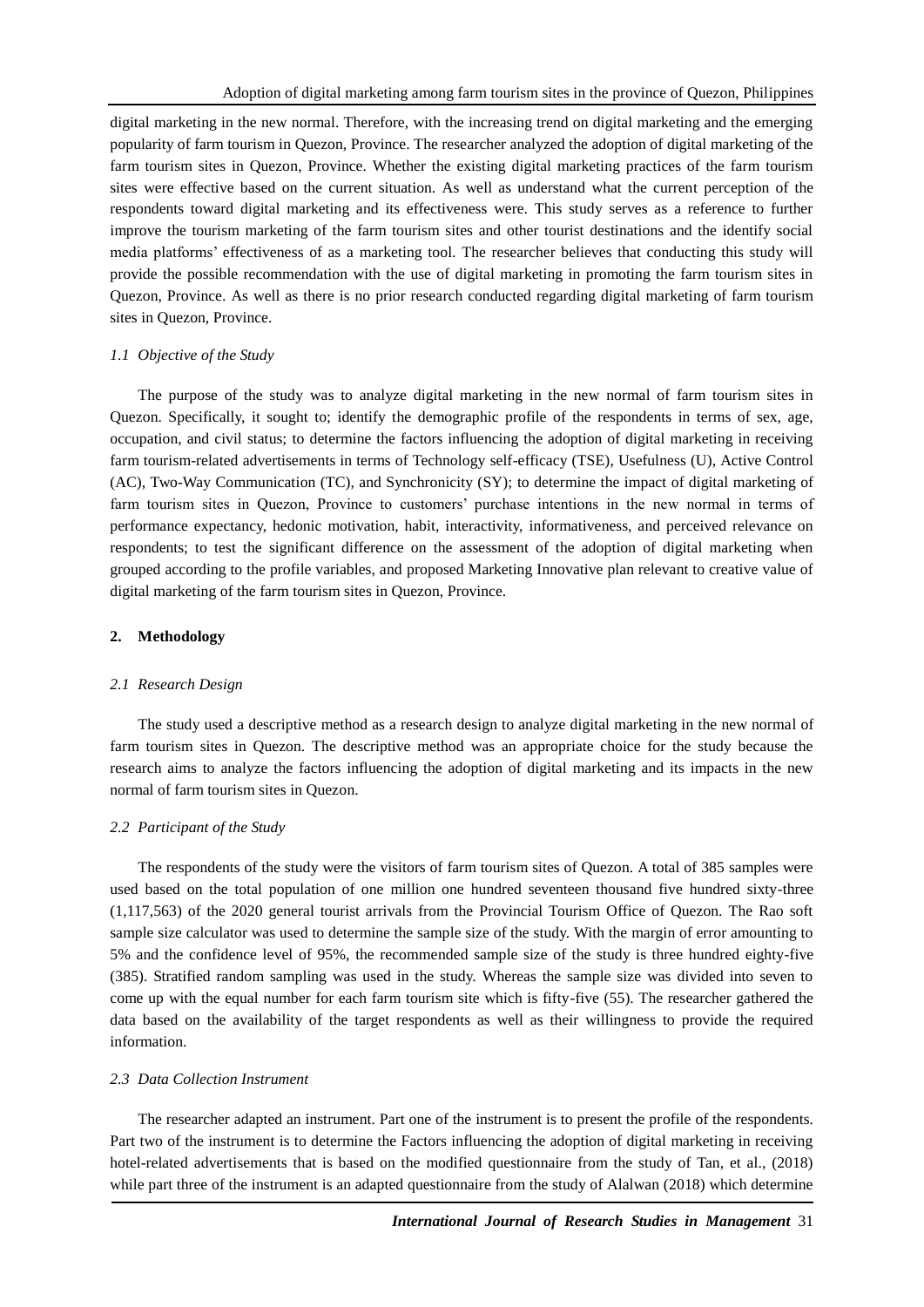## Orias, M. J. S., & Borbon, N. M. D.

the Impact of Digital Marketing of farm tourism sites in Quezon, Province to Customers' Purchase Intentions in the New Normal. The instrument undergone into a content validation and pilot testing. The instrument's reliability was checked using the Cronbach Alpha Reliability Coefficient Test. Most of the variable in the study have an excellent value of Cronbach's alpha higher than 0.90. The questions will be answered by a Likert 5-point scale. The scale is composed of numbers 1-5 where 5 is considered the highest and 1 as the lowest, where 5 is Strongly Agree, 4 is Agree, 3 is Moderately Agree, 2 is Disagree and 1 is Strongly Disagree.

# *2.4 Data Gathering Procedure*

The researcher gathered the data based on the availability of the target respondents as well as their willingness to provide the required information. After the approval of the research instrument, the researcher provided a letter of permission signed by the researcher, and noted by the research adviser of the Graduate School of Lyceum of the Philippines University - Batangas that were addressed to the owners of the farm tourism sites to undertake the study in their establishments. Immediately after the request has been approved, the researcher administered the distribution of the questionnaire with the use of google form, in a stratified random sampling of visitors of the farm tourism sites. In addition, a letter addressed to the respondents directly attached to the questionnaire along with the data privacy agreement. The letter was a request for the participation in the research by completing the instrument. A qualifier question has been added to for the researcher to know if the respondent had visited any of the farm tourism sites listed on the study. The data was collected using the researcher's phone and some staff of the farm tourism sites. For the elderly respondents, the researcher read the questions to them, and the respondent will respond and the researcher input their answer on the form. The researcher retrieved the phone after the respondents completed answering the instrument.

## *2.5 Data Analysis*

The data gathered was tallied and counted for frequency analysis. Each response to every question was shown in different tables and put into percentages. To perform data analysis, the following statistical tools were used. Frequency and percentage distribution were used to present the demographic profile of the respondents. Weighted means and ranking were used to determine the level of how respondents were influenced by factors influencing the adoption of digital marketing in receiving farm tourism-related advertisements and impact of digital marketing. Analysis of Variance (ANOVA) were used to test the significant difference as part of the non-parametric tests to determine the significant differences. Likewise, Spearman rho was used to test the significant relationship between the two variables. In addition, all data was treated using a statistical software known as PASW version 26 to further interpret the result of the study using an alpha level of 0.05.

# *2.6 Ethical Consideration*

The questionnaire was conducted online, and in accordance with the Code of Ethics, the researcher ensured that all the respondents answer the questions freely and voluntarily through a consent form, which guarantees that the respondents express their ideas and opinions according to their inner will. Further, there is no personal opinion to be utilized to avoid biases and ensure the validity of all the data.

# **3. Results and Discussion**

# **Table 1**

*Percentage Distribution of the Respondents Profile* 

| Profile Variables | Items  | Frequency | (96)                           |
|-------------------|--------|-----------|--------------------------------|
| Sex               | Male   | 201       | $\epsilon$<br>ے . _            |
|                   | Female | 184       | $\overline{a}$<br>⊶.<br>+ / .O |
|                   |        |           |                                |

32 *Consortia Academia Publishing* (A Partner of *Tourism Educators and Movers of the Philippines*)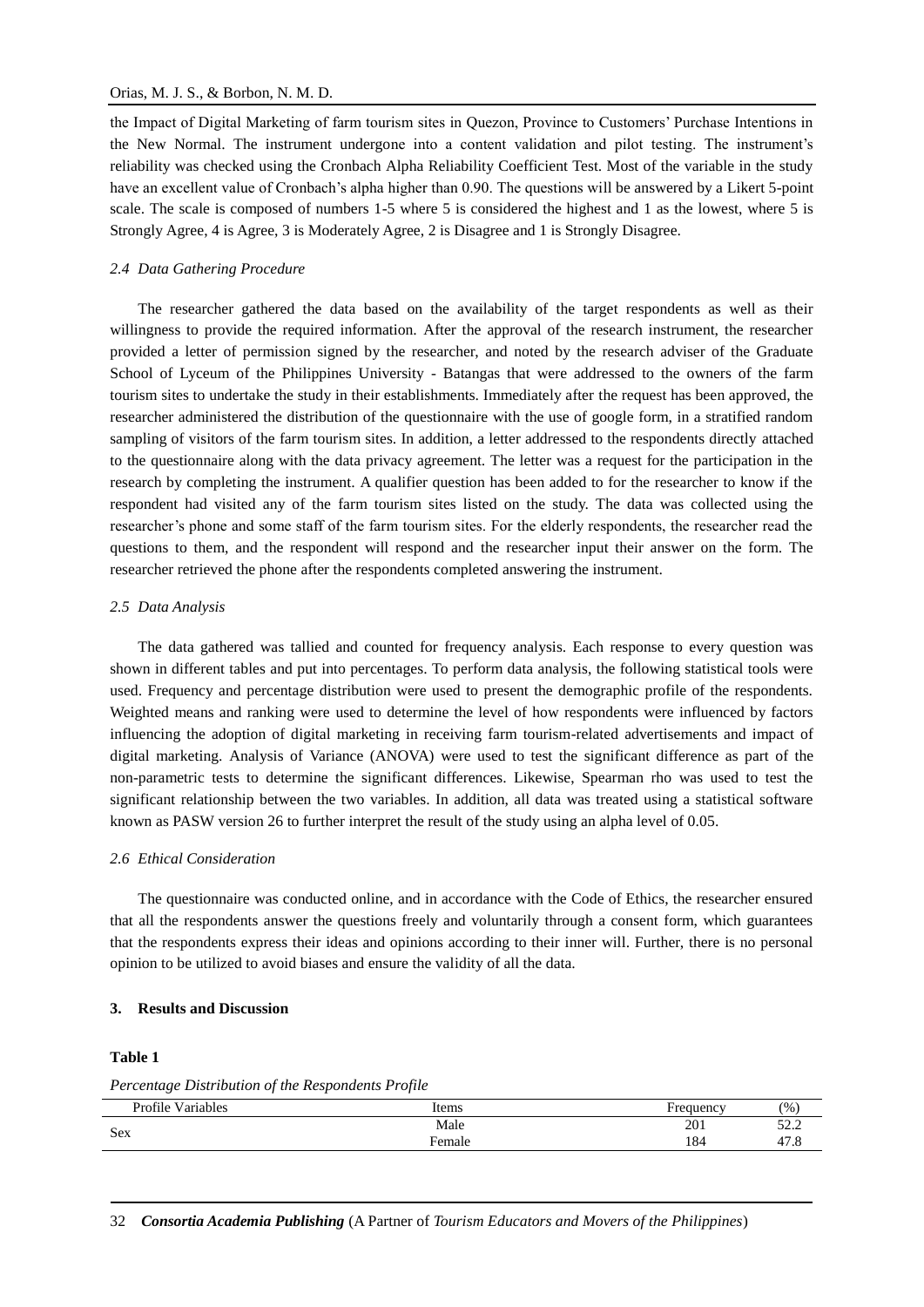|  |  | Adoption of digital marketing among farm tourism sites in the province of Quezon, Philippines |  |  |
|--|--|-----------------------------------------------------------------------------------------------|--|--|
|  |  |                                                                                               |  |  |

| Table 1 continued |                                       |     |      |
|-------------------|---------------------------------------|-----|------|
|                   | 25 years and below (Gen Z)            | 152 | 39.5 |
|                   | $26-41$ years old (Gen Y)             | 138 | 35.8 |
| Age               | 42-56 years old (Gen X)               | 74  | 19.2 |
|                   | 57 years old and above (Baby Boomers) | 21  | 5.5  |
|                   | Academe                               | 44  | 11.4 |
|                   | Health and Medicine                   | 27  |      |
|                   | Public Officer                        | 30  | 7.8  |
| Occupation        | <b>Engineering and Architect</b>      | 29  | 7.5  |
|                   | Police/Military Service               | 35  | 9.1  |
|                   | Hospitality Industry                  | 68  | 17.7 |
|                   | Others                                | 152 | 39.5 |
|                   | Single                                | 255 | 66.2 |
| Civil Status      | Married                               | 130 | 33.8 |

The table shows the summary of the percentage distribution of the respondents' profile. In which in terms of sex, male got the highest frequency and the percentage of 52.20 percent. Farm tourism can be interchange into the term agritourism which is a combination of tourism and agriculture. In addition, farm tourism sites are also working agricultural farms which visitors can gain knowledge about agriculture. To which, male individuals are more dominant in the agriculture setting compared to females. That is the reason why male respondents outnumbered the female respondents in the study. Based on the study of van Zyl and van der Merwe (2021) agri-tourism involves tourists visiting working farms for leisure and learning as well as the combination of tourism and agriculture industries. Since it is part of the agriculture industry, most visitors were male because agriculture is mainly a male dominated industry. Moreover, majority of developing countries are male dominated in population according to Bhatta and Ohe (2020). This is in contrast with the study of Abad and Borbon (2021) stating that Female loves to travel it is natural for them to go out and seek for fresh new adventure and just hang out with friends as compared to men, they tend to use their free time to just stay at home watch movie or just rest.

In terms of age, the respondents ages from 25 years and below or Gen Z got the highest percentage of 39.50. Based on the result, most of the respondents are generation Z or ages 25 years and below, it is because some of the older generation of Gen Z have more time to go in different place and legal to go out during the pandemic. While the other age groups are already adults and busy in the work force. That is why the Gen Z got the highest percentage. According to European Travel Commission (2020) Bloomberg predicted that Gen Z will overtake Millennials as the most populous generation on the planet in 2018. Which cause a change in consumer demand as the youngest generation grow older and starts to travel. According to Kelly (2020) Generation Z are starting to enter the workforce and some are still influencing their families travel plans. In relation to travel, almost 56% of Gen Zers preffer to experience adventure travelling as well as favoring the trend of independent excursions and small groups. Furthermore, Gen Zers are more concerned with social and environmental impact when they visit tourist destinations.

In terms of occupation, others got the highest percentage of 39.50. Based on the results, it got the highest because there is occupation that where not indicated among the choices. That is why most of the respondents selected the other occupation option. Yamagishi et al. (2020) stated that in attracting tourists and visitors to farm destinations for recreational, production and education purposes. Farmers and fisher men have more interests in visiting the farm sites who wanted to be educated and trained in related activities in agriculture. Furthermore, it provides education in relation to the importance and role of agriculture as well as creates a mutual learning experience which farmers share role in the community.

In terms of civil status, singles got the highest percentage of 66.20. Based on the results, majority of the respondents were single. It is because single individual may have more time to have leisure for themselves and have a less priority of parenthood. As well as, they have more authority in travel decision making compared to married individuals that requires feedback from the spouse and other family members. That is why more respondents were single. Kara and Mkwizu (2020) assumed that singles are have more free time to engage in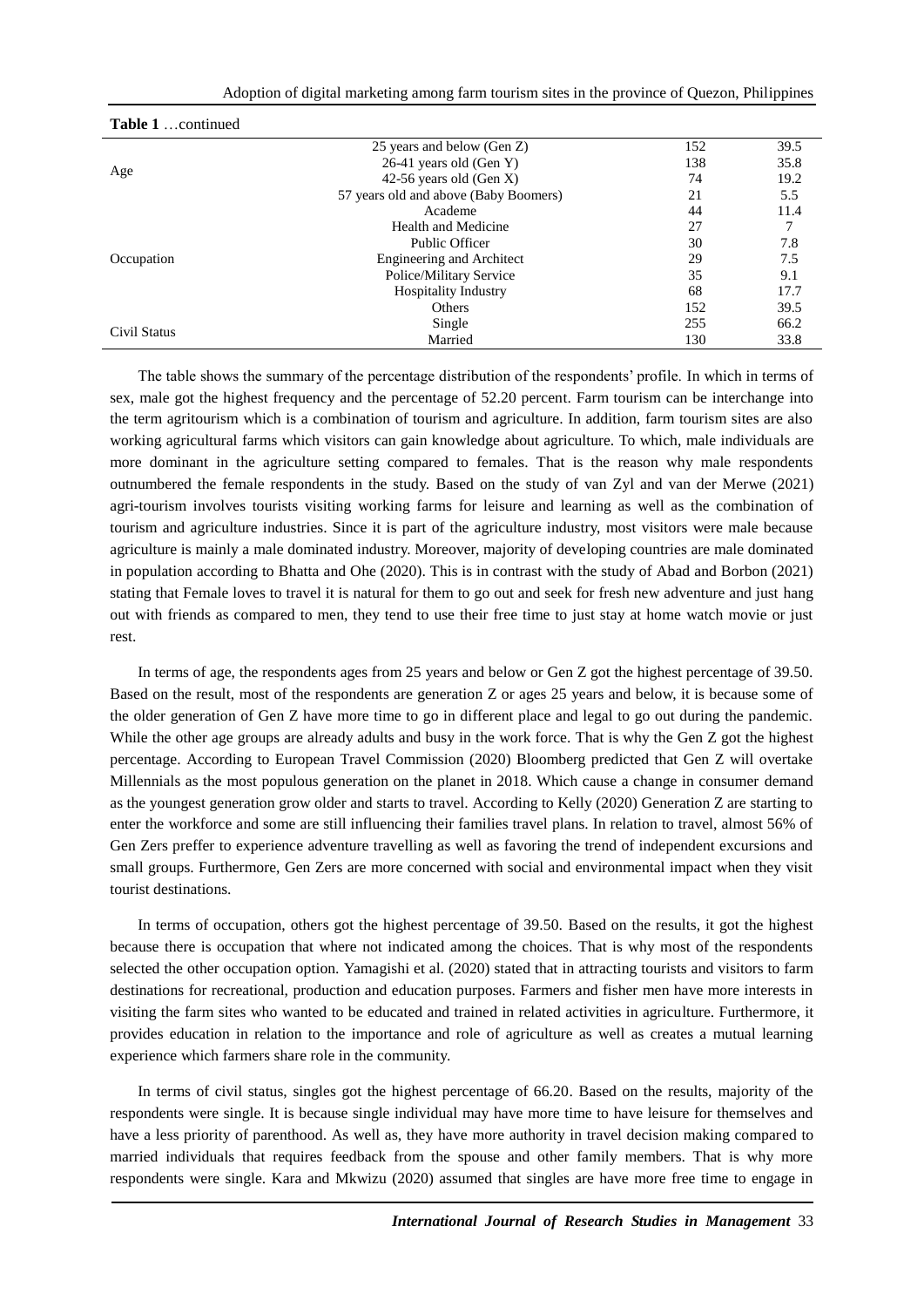# Orias, M. J. S., & Borbon, N. M. D.

different activities as compared with persons with a family. Furthermore, they have a higher chance of travel motivation such as discovering nature compared to married individuals. Biernat and Lubowiecki-Vikuk (2012) stated that singles prefer frequent but short trips. In addition, they have more time enjoying different activities compared to married couples.

# **Table 2**

|  |  |  | Factors influencing the adoption of digital marketing in receiving farm tourism-related advertisements |  |  |  |  |
|--|--|--|--------------------------------------------------------------------------------------------------------|--|--|--|--|
|  |  |  |                                                                                                        |  |  |  |  |
|  |  |  |                                                                                                        |  |  |  |  |
|  |  |  |                                                                                                        |  |  |  |  |

| Indicators                  | Cronbach Alpha | Weighted Mean | Verbal Interpretation | Rank |
|-----------------------------|----------------|---------------|-----------------------|------|
| 1. Technology self-efficacy | 0.853          | 4.07          | Agree                 |      |
| 2. Usefulness               | 0.958          | 4.11          | Agree                 |      |
| 3. Active Control           | 0.894          | 4.00          | Agree                 |      |
| 4. Two-Way Communication    | 0.914          | 4.05          | Agree                 |      |
| 5. Synchronicity            | 0.882          | 3.99          | Agree                 |      |
| Composite Mean              | 4.04           | 4.04          | Agree                 |      |

*Legend*: 4.50 – 5.00 = Strongly Agree; 3.50 – 4.49 = Agree; 2.50 – 3.49 = Moderately Agree; 1.50 – 2.49 = Disagree; 1.00 – 1.49 = Strongly Disagree

The table 2 presents the assessment on the factors influencing the adoption of digital marketing in receiving farm tourism-related advertisements where the composite mean is the 4.04 with the verbal interpretation of agree. Usefulness got the highest mean score of 4.11, followed by technology self-efficacy where its mean score is 4.07 and agree was its verbal interpretation. Third is the two-way communication and its mean score is 4.05 and verbal interpretation of agree.

Among the variables in the table, usefulness got the highest mean score. The respondents use the digital sites for multiple reasons specially during this digital age. People nowadays use digital platforms every day for certain reasons such as communication, information, and entertainment. Viewers tend to rely on information they see on social media platforms to support their decision-making process based on the posts of their friends and relatives. Social media platforms have an important role in the tourism industry, specifically in searching information and decision-making behaviors of tourists, as well as tourism promotion and best practices on interacting with consumers (Zeng & Gerritsen, 2014). According to Tahar et al. (2020), usefulness describes the degree to which users feel that with the use of technology, they can improve their performance. Where this is part of the technology acceptance model (TAM) describes the users' perception on technology. It also explains the system characteristics' effects of computer-based technology systems on users (Tahar et al., 2020).

However, active control got the second lowest of mean of 4.00 and verbal interpretation of agree. The lowest among the variables is the synchronicity where it got the mean of 3.99 and its verbal interpretation of agree. Based on the results, the respondents find synchronicity the least among the variables because they may not be satisfied on the contents being posted on the digital platforms of the farm tourism sites, such as outdated basic information and digital content. As well as not being consistent on posting any content on their digital platforms which is found by the respondents important in their decision-making process to visit the farm tourism sites. Duggan and Lang (2010) stated that user's information and travel details were provided by tourism websites that can be an important tool for their trip. The high number of available content and reliable information that can be found on the website may produce a high user satisfaction. Customer satisfaction in travel websites is influenced by the system, quality of service and information. Hence, information quality, informativeness and security determined a significant qualifications of customer satisfaction (Milojica, 2019).

The table 3 represents the summary of the impact of digital marketing with a composite mean of 4.05 and agree as its verbal interpretation. Among the variables cited, performance expectancy got the highest mean score of 4.13 and the verbal interpretation of agree. Followed by informativeness with the mean score of 4.07. Then hedonic motivation, perceived relevance and interactivity got the same mean score of 4.06. All items got agree as the verbal interpretation.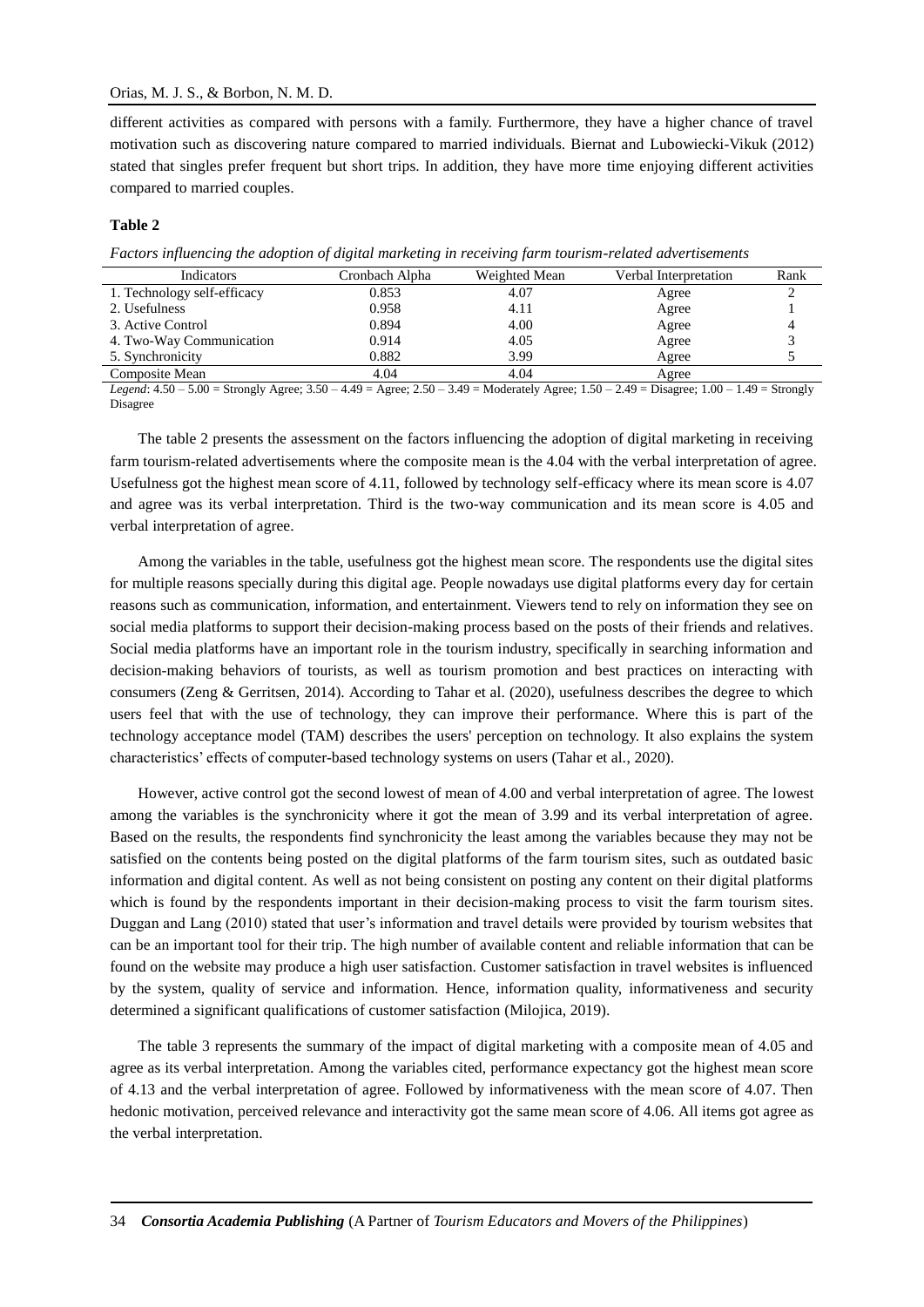| Indicators                | Cronbach Alpha | Weighted Mean | Verbal Interpretation | Rank |
|---------------------------|----------------|---------------|-----------------------|------|
| 1. Performance Expectancy | 0.935          | 4.13          | Agree                 |      |
| 2. Hedonic Motivation     | 0.886          | 4.06          | Agree                 |      |
| 3. Perceived Relevance    | 0.973          | 4.06          | Agree                 |      |
| 4. Habit                  | 0.961          | 4.01          | Agree                 |      |
| 5. Interactivity          | 0.940          | 4.06          | Agree                 |      |
| 6. Informativeness        | 0.939          | 4.07          | Agree                 |      |
| 7. Purchase Intention     | 0.961          | 3.97          | Agree                 |      |
| Composite Mean            | 4.05           | 4.05          | Agree                 |      |

## **Table 3**

*Impact of Digital Marketing*

*Legend*: 4.50 – 5.00 = Strongly Agree; 3.50 – 4.49 = Agree; 2.50 – 3.49 = Moderately Agree; 1.50 – 2.49 = Disagree; 1.00 – 1.49 = Strongly Disagree

People nowadays relay on technology for multiple reasons, to make their day-to-day activities easier and convenient for them. Similar with digital marketing, the respondents tend to relay on digital platforms for information, communication etc. The effect of the digital advertisements encourages the viewers to visit the farm tourism sites based on the information they gathered from multiple sources online such as online posts from their friends and relatives, personal vlogs on famous influencers, product reviews and more, which solidify their decision. That is why the respondent refer to it as the highest among the variables given. According to Abdat (2020) that performance expectancy refers to as the degree in which users believe that using a new technology or system will help them accomplish tasks better. Furthermore, it was found that performance expectancy along with social influence and effort expectancy are significant predictors of users' behavior intention in using web-based services. In addition, Igudia and Ogunsina (2021) stated that performance expectancy had a positive correlation with social media use in marketing. In addition, they stated that performance expectancy had a positive correlation with social media use in marketing. Also, it is one of the factors the affects the adoption of information technology and considered the behavioral intention's strongest predictor is to use m-learning according to (Nawi et al., 2016).

However, habit got second to the lowest mean of 4.01 and purchase intention got the lowest among the variables with the mean score of 3.97. Both items got the verbal interpretation of agree. Purchase intention of the respondents may be influenced by different factors, such as essential goods and different priorities, or change of mind due to some information that may influenced their decision. As the tourism industry is starting to open again, people are starting to travel again. However, people are still very cautious and need to put their priorities first before taking leisure activities. That is why people are still hesitant in their purchase intention caused by the pandemic. Laksamana (2016) stated that purchase intention refers to the possibility of customers to purchase products and services soon. Customers have constant buying decisions and numerous options in the market, and they have to deal with an excessive amount of information. According to Koch et al. (2020) the determinant of purchase intention in reference to e-commerce associates with the importance of utilitarian and hedonic motives. Utilitarian motives refer to the usefulness behavior and hedonic motives refers to the behavior of enjoyment and entertainment. Furthermore, during the crisis, it was revealed that information from the situation of the current economy available in the media as well as pressure from social network influence the customers' purchase behavior.

Table 4 illustrates the comparison of responses on the factors influencing the adoption of digital marketing in receiving farm tourism-related advertisements when grouped according to profile. It was observed that there was significant difference when grouped according to sex and digital platform used since the obtained p-values were less than the prescribed alpha level of 0.05. This means that the responses vary significantly and based on the post hoc test conducted, females and those who always used the digital platform have greater assessment on the factors influencing the adoption of digital marketing in receiving farm tourism-related advertisements. This result reveals that female tend to view digital marketing significantly towards factors such as Technology self-efficacy, Usefulness, Active Control, Two-Way Communication and Synchronicity. In addition, in terms of agreeing to the statement on the advertisement viewed by a customer; it shows that female respondents have a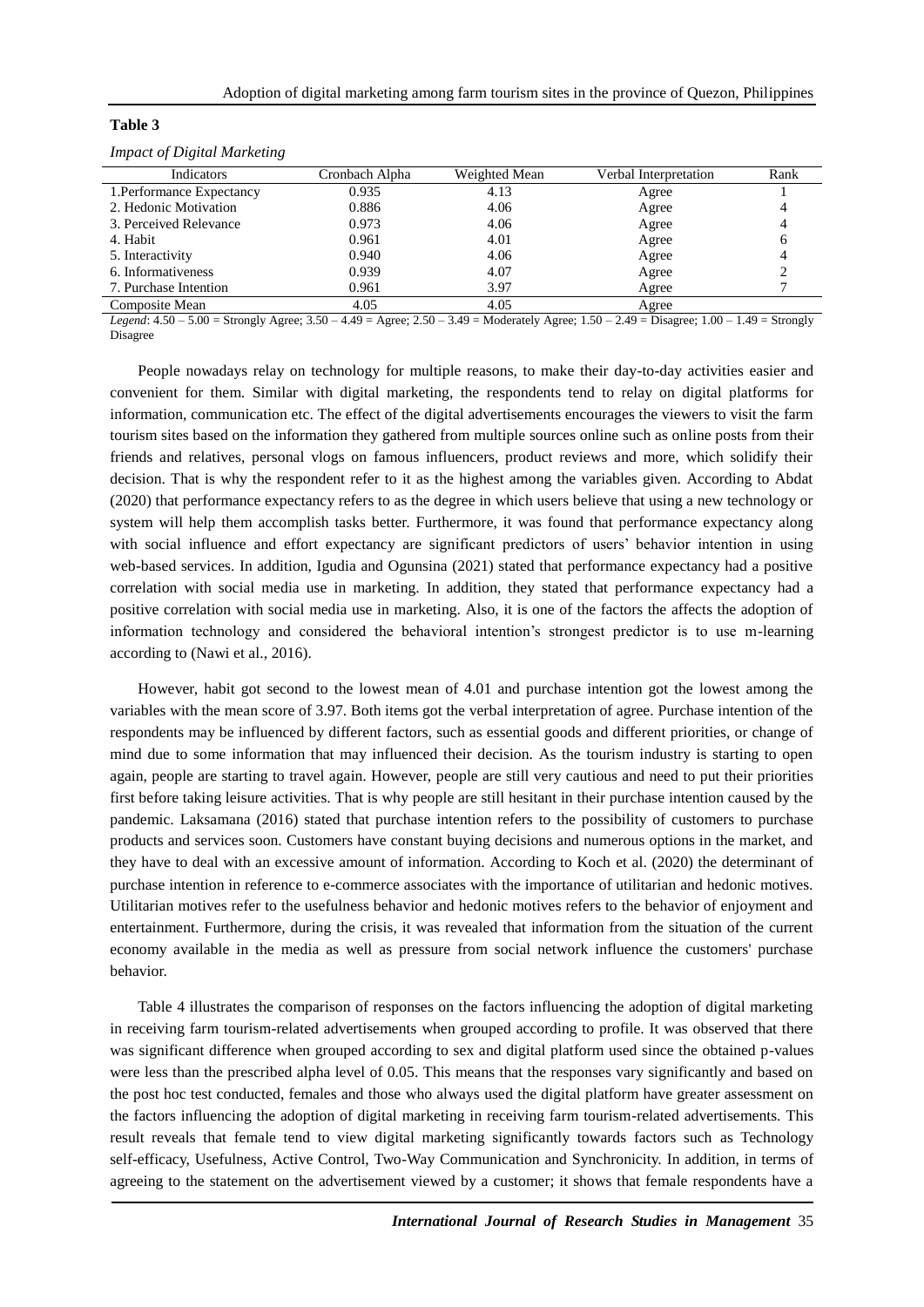tend to agree more with the male. Yamagashi, et al. (2020) stated in agritourism, females are considered more interested to engage in the farm tourism activities than males. Also, females tend to engage initiative due to the diversification of agritourism (Bhatta & Ohe, 2020).

## **Table 4**

*Difference factors influencing the adoption of digital marketing in farm tourism-related advertisements*

| <b>Sex</b>               | $U/\lambda 2c$ | p-value | Interpretation            |
|--------------------------|----------------|---------|---------------------------|
| Technology self-efficacy | 35.031         | 0.000   | <b>Highly Significant</b> |
| Usefulness               | 25.557         | 0.000   | <b>Highly Significant</b> |
| <b>Active Control</b>    | 17.098         | 0.001   | <b>Highly Significant</b> |
| Two-Way Communication    | 21.16          | 0.000   | <b>Highly Significant</b> |
| Synchronicity            | 23.042         | 0.000   | <b>Highly Significant</b> |
| Age                      |                |         |                           |
| Technology self-efficacy | 17614.5        | 0.417   | Not Significant           |
| <b>Usefulness</b>        | 16300.5        | 0.042   | Significant               |
| <b>Active Control</b>    | 17317.5        | 0.275   | Not Significant           |
| Two-Way Communication    | 16682          | 0.093   | Not Significant           |
| Synchronicity            | 17984          | 0.637   | Not Significant           |
| Occupation               |                |         |                           |
| Technology self-efficacy | 14.168         | 0.028   | Significant               |
| <b>Usefulness</b>        | 16.419         | 0.012   | Significant               |
| <b>Active Control</b>    | 11.629         | 0.071   | Not Significant           |
| Two-Way Communication    | 18.526         | 0.005   | Significant               |
| Synchronicity            | 15.797         | 0.015   | Significant               |
| Civil Status             |                |         |                           |
| Technology self-efficacy | 454.5          | 0.094   | Not Significant           |
| <b>Usefulness</b>        | 470            | 0.138   | Not Significant           |
| <b>Active Control</b>    | 420            | 0.037   | Significant               |
| Two-Way Communication    | 362            | 0.005   | Significant               |
| Synchronicity            | 381            | 0.010   | Significant               |
| $\sim$ $\sim$ $\sim$     |                |         |                           |

*Legend*: Significant at p-value < 0.05

As to age, the responses vary on usefulness  $(p = 0.042)$  because the resulted p-value was less than the alpha level. This means that the respondents assessment varies, and this was found out on those who are 25 years old and below. In terms of usefulness, the respondents ages 25 years old and below or the Generation Z tend to have a greater assessment on the usefulness of digital marketing. In terms of social media, majority of Gen Z prefers to use Instagram and YouTube because of their appetite for short-form video contents. Furthermore, Gen Zs are considered digital natives that are baffling the marketing world to develop effective strategies for digital advertising in order to influence consumer behavior, since their generation is a larger number of populations compared to the millennials. Also, most of the millennials are already in the workforce. Digital native refers to regularly interacting with technology at a young age and they are accustomed into using technology in solving repetitive tasks which is a form of basis of traditional learning and engagement in society according to (Munsch, 2021).

There was also significant difference on technology self-efficacy ( $p = 0.028$ ), usefulness ( $p = 0.012$ ), two – way communication ( $p = 0.005$ ) and synchronicity ( $p = 0.015$ ) when grouped according to occupation. Significant difference was observed with those who are in the academe. Technology self-efficacy is an indicator that is useful for teacher's education program to see the effectiveness in preparing graduates in using instructional technology, where the teacher's technology self-efficacy is credited for their graduates' use of instructional technology throughout their careers. Furthermore, it is essential for positive teacher-efficacy for an effective instructional technology integration. It also affects behavioral preferences to use technological tools and perception of the usefulness of technology for learning. Kent and Giles (2017) stated that experienced teachers' efficacy is difficult to change. In addition, the technological self-efficacy has a positive influence to people in the academe on technology acceptance and utilization of individual's control beliefs in technology use Pan (2020).

Lastly, there was a significant difference on active control ( $p = 0.005$ ), two-way communication ( $p = 0.010$ ) and synchronicity ( $p = 0.010$ ) when grouped according to civil status. Based on the pairwise comparison, it was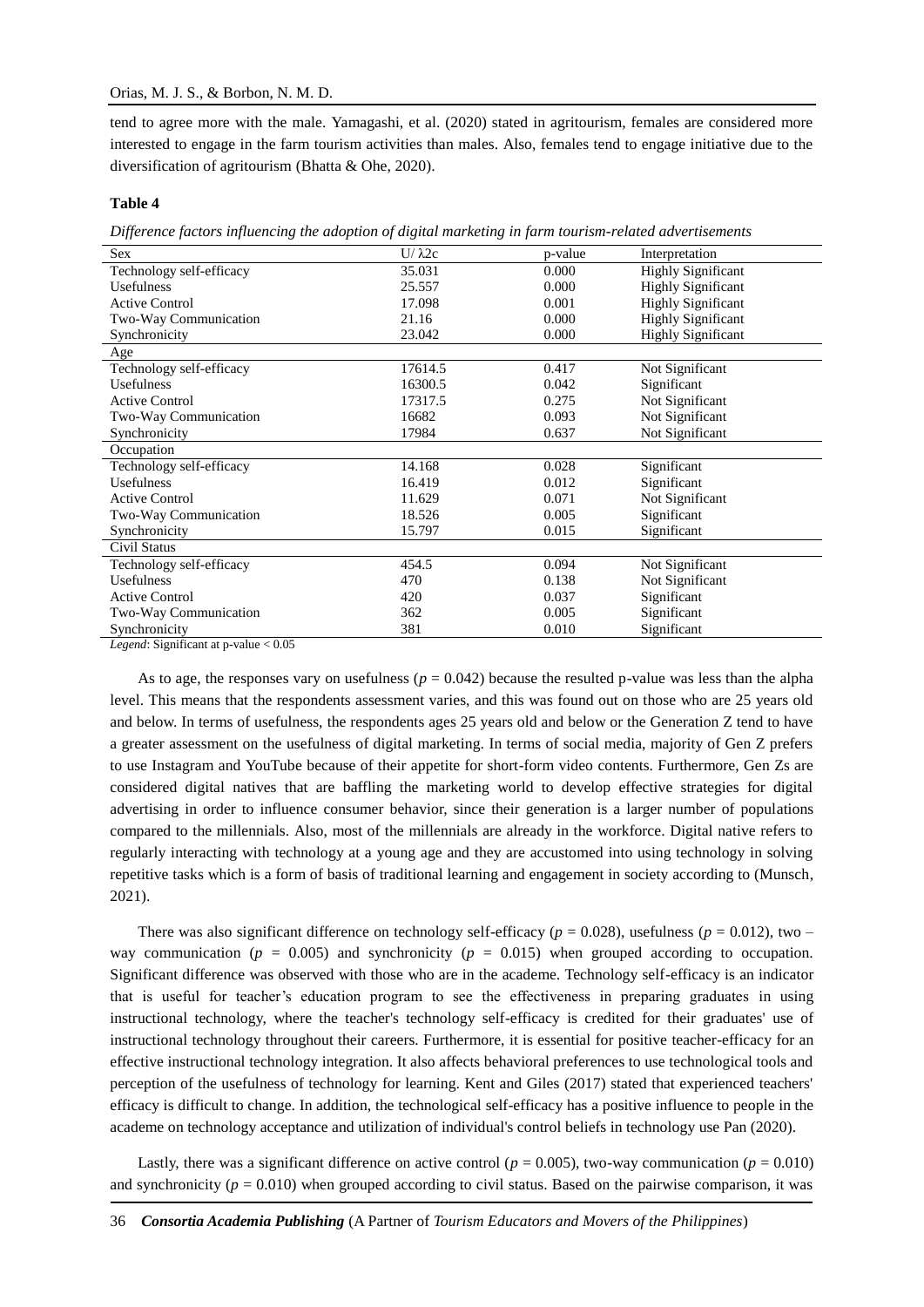found out that those who are single have greater assessment on active control, communication, and synchronicity. Based on the results, single respondents have greater assessment on active control, communication, and synchronicity because they have more time to focus on themselves and have other priorities compared to married individuals that have other priorities and distractions such as parenthood. According to Lennon, et al. (2015), singles are more likely to view social networks as easy to use, considered as useful and enjoyable compared to individuals in a relationship. Based on the demographic profile in the study of Hruska and Maresova (2020) the group that uses social media the most were under the category were never married.

## **Table 5**

|  | Proposed Marketing Innovative Plan for Farm Tourism |  |  |
|--|-----------------------------------------------------|--|--|

| Key Result Area                                                                                                                                                                                  | Strategies                                                                                                                                                                                                                                                                                                                                                                                                                                                                                                   | Desired Outcome                                                                                                                                                                                                                   |
|--------------------------------------------------------------------------------------------------------------------------------------------------------------------------------------------------|--------------------------------------------------------------------------------------------------------------------------------------------------------------------------------------------------------------------------------------------------------------------------------------------------------------------------------------------------------------------------------------------------------------------------------------------------------------------------------------------------------------|-----------------------------------------------------------------------------------------------------------------------------------------------------------------------------------------------------------------------------------|
| Synchronicity<br>To create a systemized production of<br>digital content throughout different<br>digital platforms according to the<br>current trends and situation of the<br>farm tourism sites | Creating a digital content time schedule such as:<br>• Weekly updates about the farm tourism site<br>• Weekly trivia about the site and farm tourism in<br>general<br>• Collaboration with government organizations or<br>local businesses such as DOA, TESDA, event<br>coordinators and the like                                                                                                                                                                                                            | Tourist will be able to see different,<br>up to date and relevant contents<br>which may encourage them to visit<br>the farm tourism sites. As well as<br>positive reviews among the quality<br>of content being posted.           |
| <b>Active Control (AC)</b><br>To improve the usage of the digital<br>platforms being used by the farm<br>tourism sites                                                                           | Creating content that will make the viewers participate or<br>interact with the farm tourism sites such as:<br>• Creating virtual competitions like photography that<br>will make the viewers express their insights and<br>opinions as well as offering interesting prizes<br>• Continuous update of information online in order to<br>optimize the search engine features such as<br>google searches, in order for the farm tourism<br>site to be on the top results when searched on<br>specific keywords | Tourists will be interested to<br>participate that they may share on<br>their social media accounts.                                                                                                                              |
| <b>Technology self-efficacy (TSE)</b><br>To create informative and<br>instructional content to improve<br>technology self-efficacy of users                                                      | Creating informative and instructional content to improve<br>confidence and usage of the farm tourism sites' digital<br>platforms such as:<br>• Online reservation instructions for user to easy<br>understand the process<br>• Posting of latest communication options for users to<br>easily communicate with the farm tourism sites<br>• Creation of things to do content using digital devices<br>while in the farm tourism sites                                                                        | Tourists will increase their<br>confidence as they see contents that<br>will help them to get more<br>comfortable using the digital<br>platforms.                                                                                 |
| Two-way communication (TC)<br>To improve two-way communication<br>(TC) between farm tourism sites and<br>new and existing guests                                                                 | Improvement of customer relations between the farm<br>tourism sites and the tourists in terms:<br>• responsiveness through online messages, emails,<br>comments and reviews<br>• creation of guidelines on how long the management<br>should respond to every inquiry<br>• creation of standard response to frequently asked<br>questions in order to have a generic but concise<br>response to every tourist.                                                                                               | Tourists will be comfortable<br>communication with the farm<br>tourism sites and will gain their<br>trusts due to their responsiveness to<br>the tourist's inquiry as well as<br>shows professionalism from the<br>establishment. |

# **4. Conclusion and Recommendation**

Majority of the respondents were male and single. Most of the respondents are ages 25 and below and have other occupations aside the list given. In terms of digital platforms frequently visited by the respondents. Lastly, the digital platforms that most respondents never visited are Twitter, LinkedIn and Travel Booking Websites. In terms of the factors influencing the adoption of digital marketing in receiving farm tourism-related advertisements, respondents agreed the most is the usefulness of digital marketing in promoting the farm tourism sites in Quezon to existing and potential tourists, while the factor they agreed the least was synchronicity of digital marketing in relation to promoting farm tourism sites. In terms of the impact of digital marketing, the respondents agreed the most is on performance and the factor that the respondents least agreed on is purchase intention, to which the respondents felt that the digital marketing of the farm tourism sites didn't had much impact regarding to their purchase intention on visiting farm tourism sites. About the significant difference on the factors influencing the adoption of digital marketing when group according to respondents' profile are as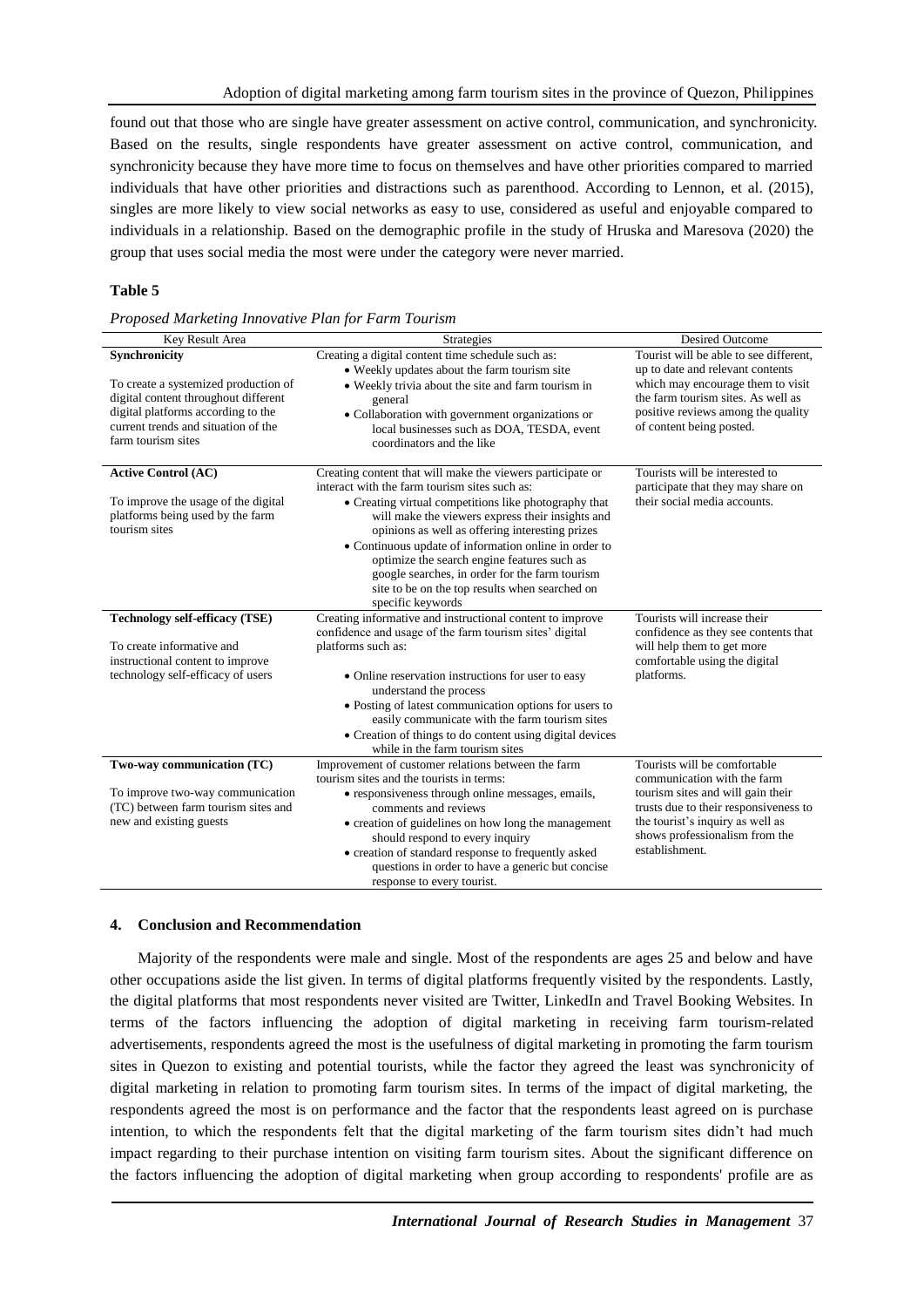# Orias, M. J. S., & Borbon, N. M. D.

follows. It was found that females who have always used digital marketing have greater assessment on the factors influencing the adoption of digital marketing in receiving farm-related advertisements. In terms of age, ages 25 years old and below or the Generation Z have greater assessment of the usefulness of digital marketing. There was a significant difference on technology self-efficacy, usefulness, two way-communication and synchronicity observed on those who are in the academe in terms of occupation. Lastly, singles have greater assessment on active control, communication, and synchronicity. Significant differences were found in terms of active control, two-way communication and synchronicity when grouped according to civil status. A sample Digital Marketing Innovative Plan was proposed in order to help the farm tourism sites identify their own style and brand to market digitally as well as improve their operation through digital marketing.

From the conclusion, the following statements are recommended: Farm tourism sites may encourage female visitors to engage more on farm tourism to increase the involvement of female to farming and agriculture and improve the digital marketing to attract married visitors ages 42 to 56 years old as well as ages 57 and above, it could be a good place for relaxation away from the city. The improvement would also attract visitors from other occupational sectors such as health and medicine, engineering and architect and public office, to broaden the reach from different occupational sectors. Other farm activities may be applied to attract visitors, with the collaboration of LGUs to identify the needs of other visitors. Such collaboration between farm tourism sites in Quezon and LGU along with the support of the provincial and national government offices specifically in tourism and agriculture which may create programs that encourage individuals to have interests in farming and agriculture.

Farm tourism sites may improve the active control and synchronicity of their digital marketing to attract new visitors, since it would be the first impression of the farm tourism site to potential visitors. It could be done by regularly updating the farm tourism sites' digital platforms to spread up to date information by the management of the farm tourism sites. Furthermore, the use of frequent surveys from their visitors to know the current trends of travelers, as well as providing the information and content that may caught the viewers' attention on the farm tourism sites, providing information to the local tourism offices to further market the farm tourism sites may also be applied.

The impact of digital marketing to the respondents such as habit and purchase intention may be improved. The management of the farm tourism sites may seek collaboration or partnership with other individual or organization for the improvement. In terms of uploading content in collaboration with different sectors, the local government or private individuals may catch the attention of viewers online causing curiosity for visit the farm tourism sites. Promoting the farm tourism sites as event venues, sponsorship of products or product placements, as well as producing content that uses locally produced farm products that are being integrated in the day-to-day activities of people to provide awareness of the products in the farm may be considered. This recommendation can be facilitated by both organizations since it can be beneficial for both parties.

The significant difference of the identified factors should be improved to increase the assessment of each identified variable. Improvement of the usefulness of digital platforms to older age groups by providing easy to understand the contents being posted, as well as, providing digital content to encourage male individuals to visit the digital platforms of the farm tourism sites may be done. Furthermore, continuing to improve the production and managing of the contents being posted online since most of the digital platforms are significant to the adoption of digital marketing of the farm tourism sites in Quezon may be undertaken.

A marketing innovative plan specifically on creative value of digital marketing of the farm tourism sites is proposed to improve the farm tourism sites' digital marketing and increase the tourists flow and revenue, not only as a tourism site as well as improve the agricultural products and promote local produce to the market. With the help of the farm tourism establishment, LGU and provincial tourism office in proper implementation and other related support needed, the plan can be proposed to the LGU and the provincial office to gain better support and provide a better insight in how it can be properly implemented based on the current procedures and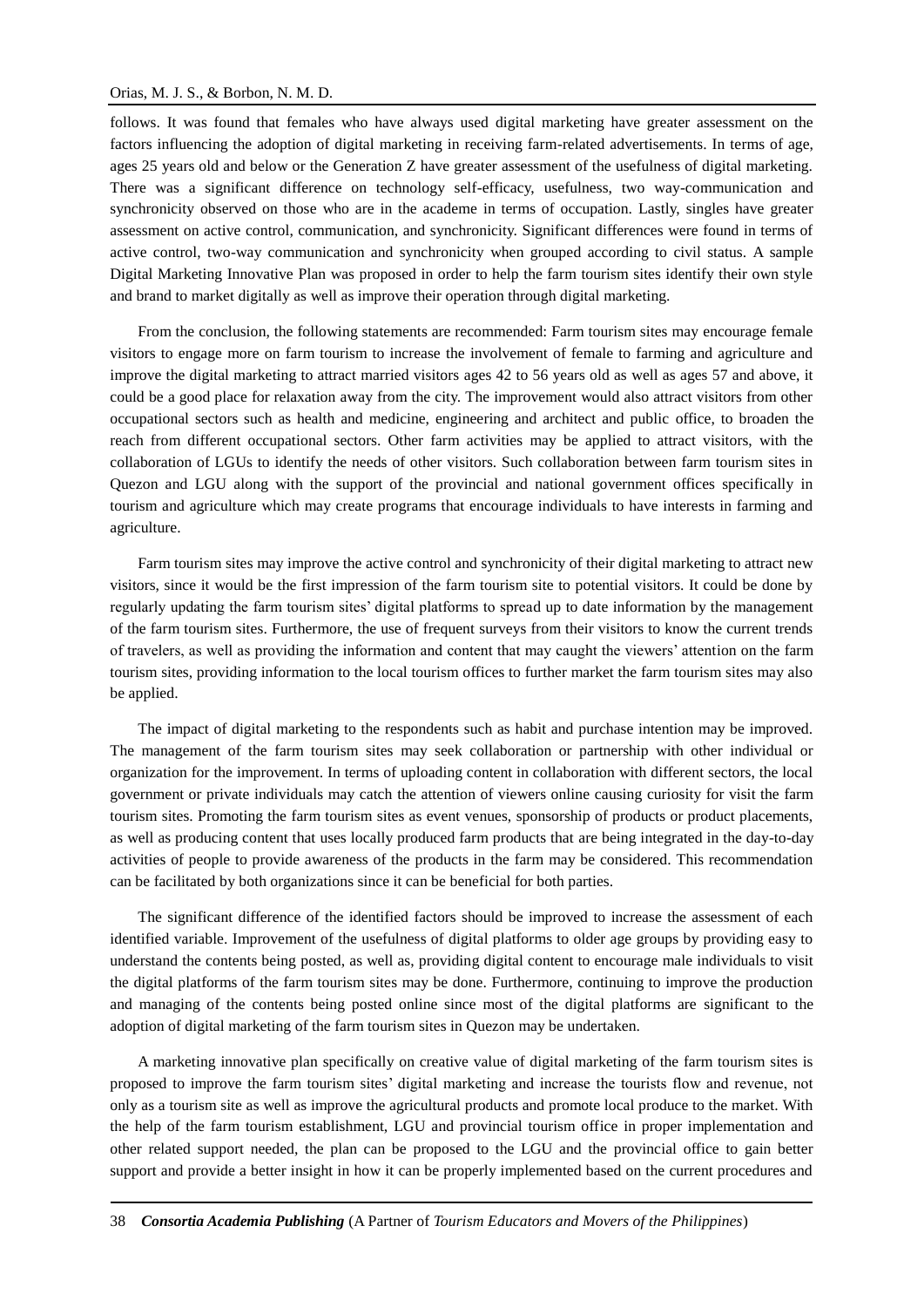laws being implemented.

For future research, an evaluation of the proposed marketing innovative plan and its effectiveness on the current business situation may serve as a new topic of research. Future researchers may adapt this research and may continue to widen the scope of the research study by including the whole region as the research locale.

# **5. References**

- Abad, P. E. S., & Borbon, N. M. D. (2021). Influence of travel vlog: Inputs for destination marketing model. *International Journal of Research Studies in Management*, *9*(3), 47-66. <https://doi.org/10.5861/ijrsm.2021.m7729>
- Abdat, F. A. (2020). Using UTAUT Model to Predict Social Media Adoption among Indonesian SMEs. *Saudi Journal of Economics and Finance*, *4*(10), 498–505.<https://doi.org/10.36348/sjef.2020.v04i10.003>
- Bhatta, K., & Ohe, Y. (2020). A Review of Quantitative Studies in Agritourism: The Implications for Developing Countries. *Tourism and Hospitality*, *1*(1), 23–40[. https://doi.org/10.3390/tourhosp1010003](https://doi.org/10.3390/tourhosp1010003)
- Choenkwan, S., Promkhambut, A., Hayao, F., & Rambo, A. T. (2016). Does Agrotourism Benefit Mountain Farmers? A Case Study in Phu Ruea District, Northeast Thailand. *Mountain Research and Development*, *36*(2), 162–172[. https://doi.org/10.1659/mrd-journal-d-15-00111.1](https://doi.org/10.1659/mrd-journal-d-15-00111.1)
- DOT, FAO team up for sustainable farm tourism in PH. (2020). Department of Tourism. Retrieved August 3, 2021, from [http://www.tourism.gov.ph/news\\_features/dotfaoteamupforsustainablefarmtourisminph.aspx](http://www.tourism.gov.ph/news_features/dotfaoteamupforsustainablefarmtourisminph.aspx)
- Duggan, K. J., & Lang, J. (2010). Six drivers for high-user satisfaction of tourism websites: Performance auditing of Maine, Massachusetts, and New York's direct marketing strategies. *Tourism-Marketing Performance Metrics and Usefulness Auditing of Destination Websites*, 27–45. [https://doi.org/10.1108/s1871-3173\(2010\)0000004007](https://doi.org/10.1108/s1871-3173(2010)0000004007)
- Dwivedi, Y. K., Ismagilova, E., Hughes, D. L., Carlson, J., Filieri, R., Jacobson, J., Jain, V., Karjaluoto, H., Kefi, H., Krishen, A. S., Kumar, V., Rahman, M. M., Raman, R., Rauschnabel, P. A., Rowley, J., Salo, J., Tran, G. A., & Wang, Y. (2021). Setting the future of digital and social media marketing research: Perspectives and research propositions. *International Journal of Information Management*, *59*, 102168. <https://doi.org/10.1016/j.ijinfomgt.2020.102168>
- European Travel Commission & European Travel Commission. (2020). Study on Generation Z Travellers. European Travel Commission (ETC).
- Hruska, J., & Maresova, P. (2020). Use of Social Media Platforms among Adults in the United States—Behavior on Social Media. *Societies*, *10*(1), 27[. https://doi.org/10.3390/soc10010027](https://doi.org/10.3390/soc10010027)
- Igudia, O., & Ogunsina, S. (2021). *Effort Expectancy and Use of social media for Marketing by Staff of Selected Publishing Firms in South-West, Nigeria*. University of Nebraska - Lincoln. Published. <https://digitalcommons.unl.edu/cgi/viewcontent.cgi?article=9084&context=libphilprac>
- Kara, N. S., & Mkwizu, K. H. (2020). Demographic factors and travel motivation among leisure tourists in Tanzania. *International Hospitality Review*, *34*(1), 81–103[. https://doi.org/10.1108/ihr-01-2020-0002](https://doi.org/10.1108/ihr-01-2020-0002)
- Kelly, H. (2021, July 19). The Importance of Gen Z to Travel's Recovery. AdventureTravelNews. <https://www.adventuretravelnews.com/the-importance-of-gen-z-to-travels-recovery>
- Kent, A., & Giles, R. (2017). Preservice Teachers' Technology Self-Efficacy. *SRATE Journal*, *26*(1), 19-20. <https://files.eric.ed.gov/fulltext/EJ1134392.pdf>
- Koch, J., Frommeyer, B., & Schewe, G. (2020). Online Shopping Motives during the COVID-19 Pandemic—Lessons from the Crisis. *Sustainability*, *12*(24), 10247. <https://doi.org/10.3390/su122410247>
- Laksamana, P. (2016). The Influence of Consumer Ethnocentrism, Perceived Value and Brand Credibility on Purchase Intention: Evidence from Indonesia's Banking Industry. *Journal of Marketing Management* (JMM), *4*(2).<https://doi.org/10.15640/jmm.v4n2a8>
- Lennon, R., Rentfro, R., & Curran, J. (2015). Exploring relationships between demographic variables and social networking use. *Journal of Management and Marketing Research*.